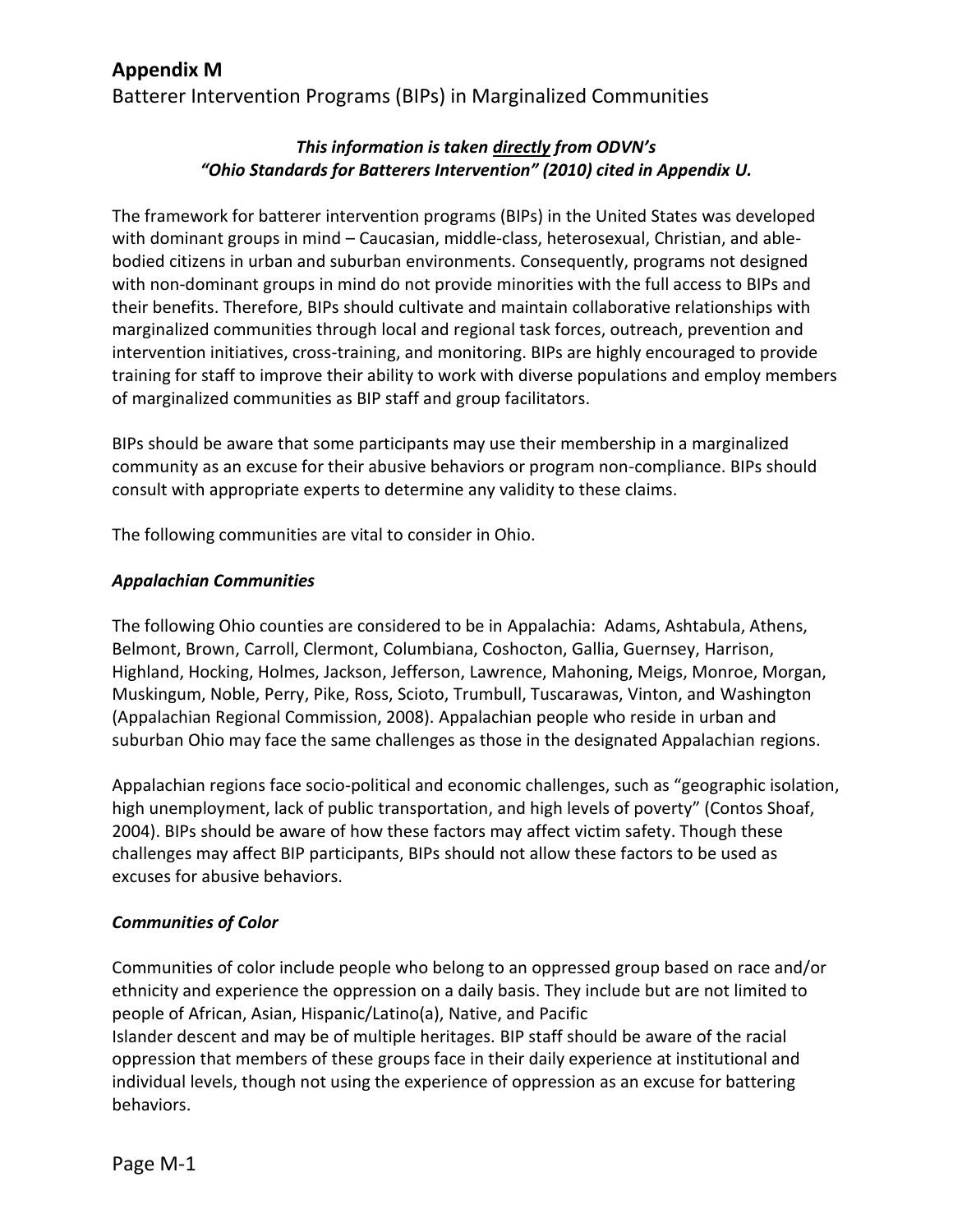BIPs should reflect the experience of communities of color in program materials by adjusting language, including applicable scenarios in group work, and creating policies that are inclusive of communities of color.

## *Communities of People with Disabilities*

A disability is defined as any physical or mental impairment that substantially limits one or more of the major life activities of an individual; record of such impairment; or being regarded as having such impairment (Americans with Disabilities Act or ADA, 1990). The range of disabilities can be developmental in nature (before age 21), cognitive, physical, sensory, acquired, age-related, and psychological/emotional (King Akers, 2006). People with disabilities are diverse and include individuals who may or may not self-identify as members of a community of people with a disability. It is important not to label, diagnose, or document that an individual has a disability without asking directly and securing supporting documentation with their permission.

BIPs should comply with federal laws, such as the Americans with Disabilities Act. Compliance may require accommodations like accessing sign language interpreters for participants who are deaf or hard of hearing, providing extra assistance with homework for participants with a learning disability, or providing physical accommodations for participants in wheelchairs, as examples. Culturally, linguistically, and visually accessible curricula and materials are important to maximizing participation and learning.

Consideration should also be given to participants' partners' disabilities. Batterers may attempt to use their partner's disability status as an excuse for abusive behaviors or program noncompliance.

## *Immigrant and Refugee Communities*

Immigrants and refugees are people of varying races or ethnicities born outside the United States. They may have limited knowledge of English, a limited personal support network, and lack of familiarity with U.S. customs and norms.

Agencies receiving federal funding must ensure that programs normally provided in English are accessible to individuals with limited English proficiency and, thus, do not discriminate on the basis of national origin (Civil Rights Act of 1963 Title VI). Participants' partners, children, family members, or friends should *not* be used to interpret, as this could jeopardize safety and confidentiality. Ideally, written materials would be available in other languages, too, or at least translated by an interpreter.

A participant's status as an immigrant or refugee may *not* be used as an excuse for abusive behaviors or program non-compliance.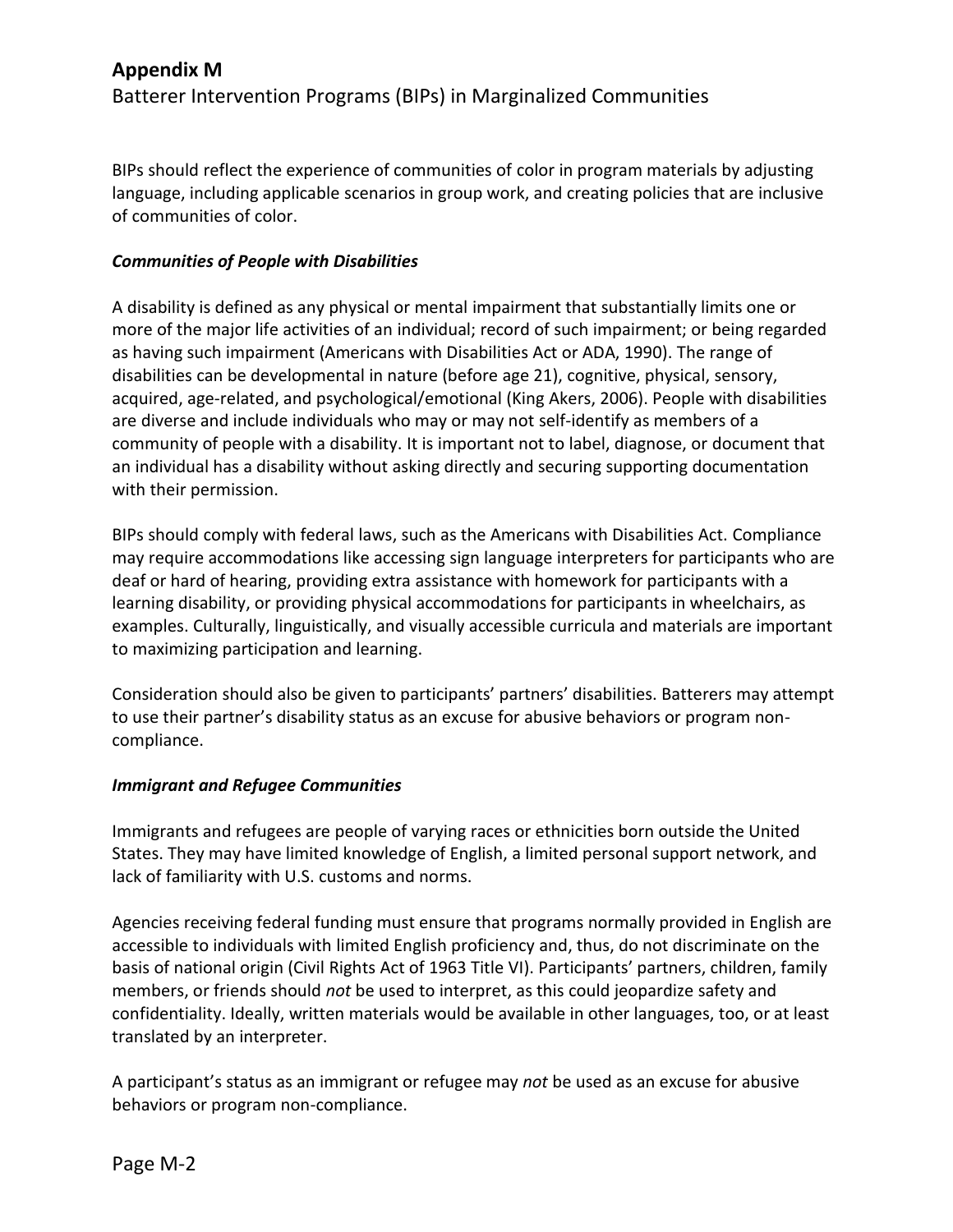## **Appendix M**

Batterer Intervention Programs (BIPs) in Marginalized Communities

## *Lesbian, Gay, Bisexual, Transgender, and Queer (LGBTQ) Communities*

"Gay" and "lesbian" are terms referring to men and women (respectively) who are attracted to members of the same sex. "Bisexual" is used to describe people who are attracted to both males and females. "Transgender" is a term describing people who transcend the traditional binary concept of gender. "Queer," formerly an exclusively derogatory term for all LGBTQ people, is now proudly used by some as an umbrella term for the entire LGBTQ community.

When LGBTQ community members are referred for services, BIPs should provide a thorough assessment in order to hold the batterers accountable and avoid re-victimization of partners. BIPs must be particularly careful in keeping participants' and partners' sexual orientation confidential.

BIP program materials, case scenarios used in group work, and policies should be inclusive of LGBTQ peoples' variety of experiences. BIPs should consider the safety of LGBTQ participants when placing them in heterosexual or mixed groups. BIPs may, in collaboration with organizations serving LGBTQ communities and domestic violence programs, develop groups specific to LGBTQ participants with facilitators who are themselves LGBTQ (though confidentiality should be considered).

### *Religious Communities*

The majority of people in the United States practice Christianity, particularly Protestantism (CIA, 2007). Marginalized religious communities include individuals who experience oppression based on non-Christian religious affiliation or practices, such as people who are Jewish, Buddhist, Muslim, Hindu, indigenous, or atheist, among others. BIPs should treat all religious practices with respect, while not allowing any religious practice or belief to be used as an excuse for abusive behavior.

BIPs should reflect the experience of non-Christians in program materials by adjusting language, including applicable scenarios in group work, and creating policies that are not religion-specific.

### *Rural Communities*

A rural community is characterized by small population size and/or population density as well as a higher density of acquaintanceship (DeKeseredy and Schwartz, 2009). BIPs should be particularly careful in keeping participants' and their partners' information confidential as personal information may spread easily in rural communities where people tend to be acquainted with each other.

Batterers may use isolation in rural areas as a method of controlling their partners. The prevalence of firearms in rural communities is also a safety consideration. As curricula and